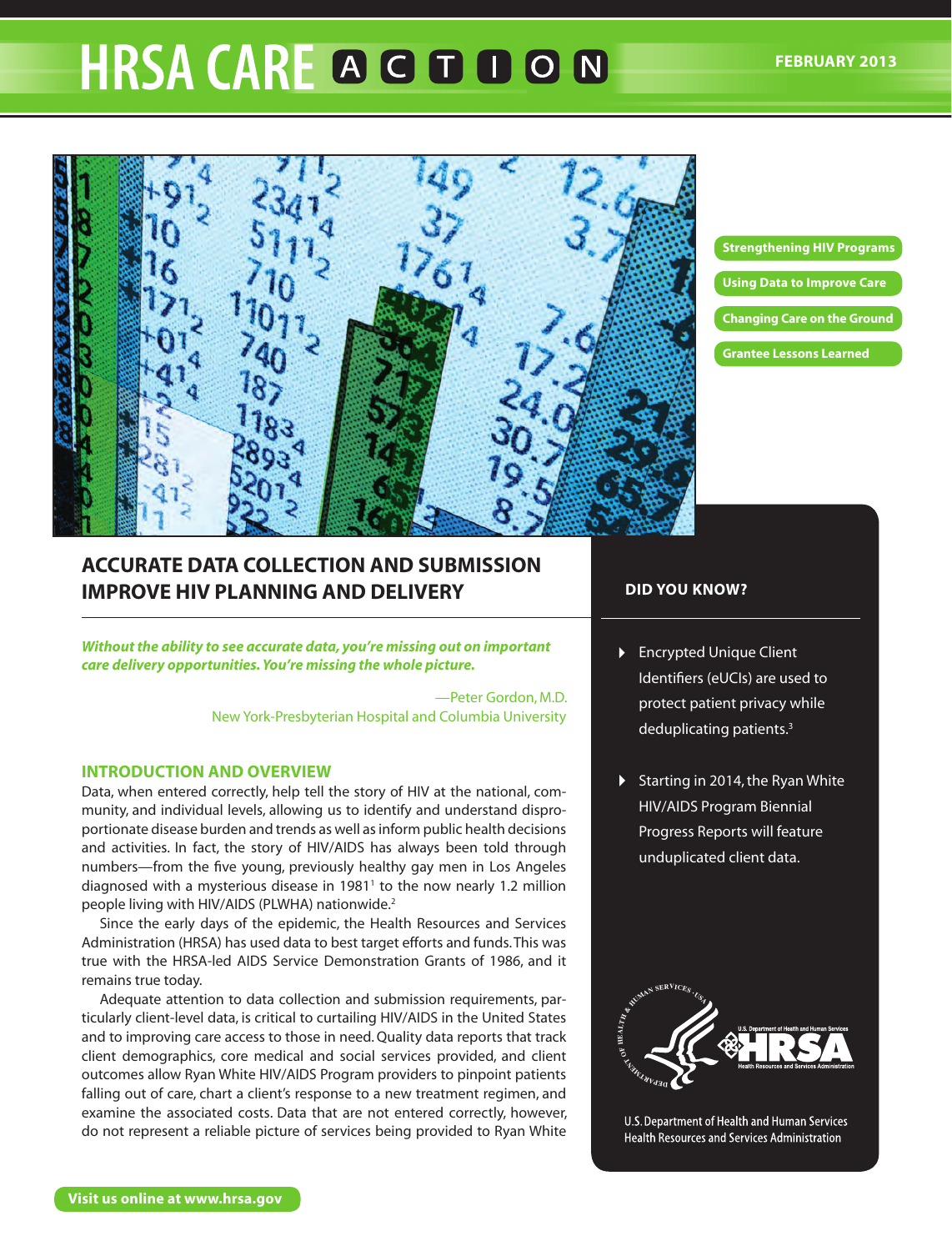Data tells a story.

When I first started working in the field of health care, at the Institute of Medicine of the National Academies, HIV was heavily associated with gay men living in New York City and San Francisco. Data collection nationwide showed that within a short time, HIV had spread to women and children, as well as more rural pockets of the country.

Knowledge of these changes helped the emerging community-based response better target their resources and efforts. The passage of the Ryan White Comprehensive AIDS Resources Emergency (CARE) Act in 1990 and the advent of antiretroviral medications brought a sudden and steep decline in AIDS mortality.

And that changed the story of HIV yet again.

Today, our data collection methods have matured and, through various innovations supported by HRSA, are increasingly cutting-edge. New technologies have enabled grantees and providers to generate unduplicated client data, making data reporting and compliance easier, and raising our standards even higher.

Quality improvement programs and data collaboratives, in turn, have bolstered performance among Ryan White HIV/ AIDS Program grantees and providers, fostering camaraderie and the sharing of best practices. The end result? A more efficient Program, a stronger safety net, and, most importantly, healthier patients living longer and more fruitful lives.

Sincerely, Deborah Parham Hopson HRSA Associate Administrator for HIV/AIDS

#### *HRSA CARE Action*

#### **Publisher**

U.S. Department of Health and Human Services Health Resources and Services Administration, HIV/AIDS Bureau 5600 Fishers Lane, Room 7–05 Rockville, MD 20857 Telephone: 301.443.1993 Prepared for HRSA/HAB by Impact Marketing + Communications Cover photograph purchased from and used with permission by Getty Images.

Additional copies are available from the HRSA Information Center, 888.ASK.HRSA, and may be downloaded at [www.hab.hrsa.gov.](http://www.hab.hrsa.gov/) This publication lists non-Federal resources to provide additional information to consumers. The views and content in those resources have not been formally approved by the U.S. Department of Health and Human Services (HHS). Listing of the resources is not an endorsement by HHS or its components.

HIV/AIDS Program clients. These inaccurate data, when submitted to HRSA, hinder National, State, local, and grantee-level public health decision-making and cannot be reliably used. [Some steps to improve quality of](#page-2-0) [data are outlined on page 3.](#page-2-0)

Ensuring that data are correct begins at intake. And the larger the institution and the more providers a patient sees, the greater the likelihood for error. Successful grantees are finding that one way to address this is to collect patient data at every encounter along the way, asking for the patient name (even if this is a patient you've seen before) and also the correct spelling. This is a quality management measure that ensures a patient is assigned only one eUCI and all of their visits and lab work are input into the correct record. For example, if their name is misspelled at one intake and correctly spelled at another, this patient would have two "eUCIs" and thus disparate records would be associated with them. Actions can and should be taken to correct this problem prior to client-level data submission.

Similarly, each time a patient comes into the clinic, providers can confirm demographic variables. If this information is incorrect in the system or out of date, providers can immediately modify it accordingly. Making these activities routine and establishing periodic spot checks of the data within your system will go far in ensuring accurate information. This work can inform your retention efforts because patient information is complete, and improve care delivery because a truly comprehensive snapshot of patient information is available. [To access additional](#page-5-0)  [resources on data collection and technical assistance](#page-5-0)  [\(TA\) in preparing data reports, visit the publications](#page-5-0) [and pages in the "Online Resources" box on page 6.](#page-5-0)

## **DATA KEY TO NATIONAL EFFORTS TO STRENGTHEN HIV PROGRAMS**

The National HIV/AIDS Strategy (NHAS) is the first-ever national roadmap to reducing HIV incidence; increasing access to care and optimizing health outcomes; and reducing HIV-related health disparities.<sup>4</sup> These NHAS benchmarks are being advanced, in part, through the power of nationwide HIV reporting.

Reporting on the part of Ryan White HIV/AIDS Program grantees, however, can sometimes seem overwhelming. Many grantees receive assistance through multiple funding streams, which may have different data reporting requirements. These may include, along with HRSA, U.S. Department of Housing and Urban Development (HUD), the Centers for Disease Control and Prevention (CDC), Centers for Medicaid and Medicare Services (CMS), Substance Abuse and Mental Health Services (SAMHSA), and others. In total,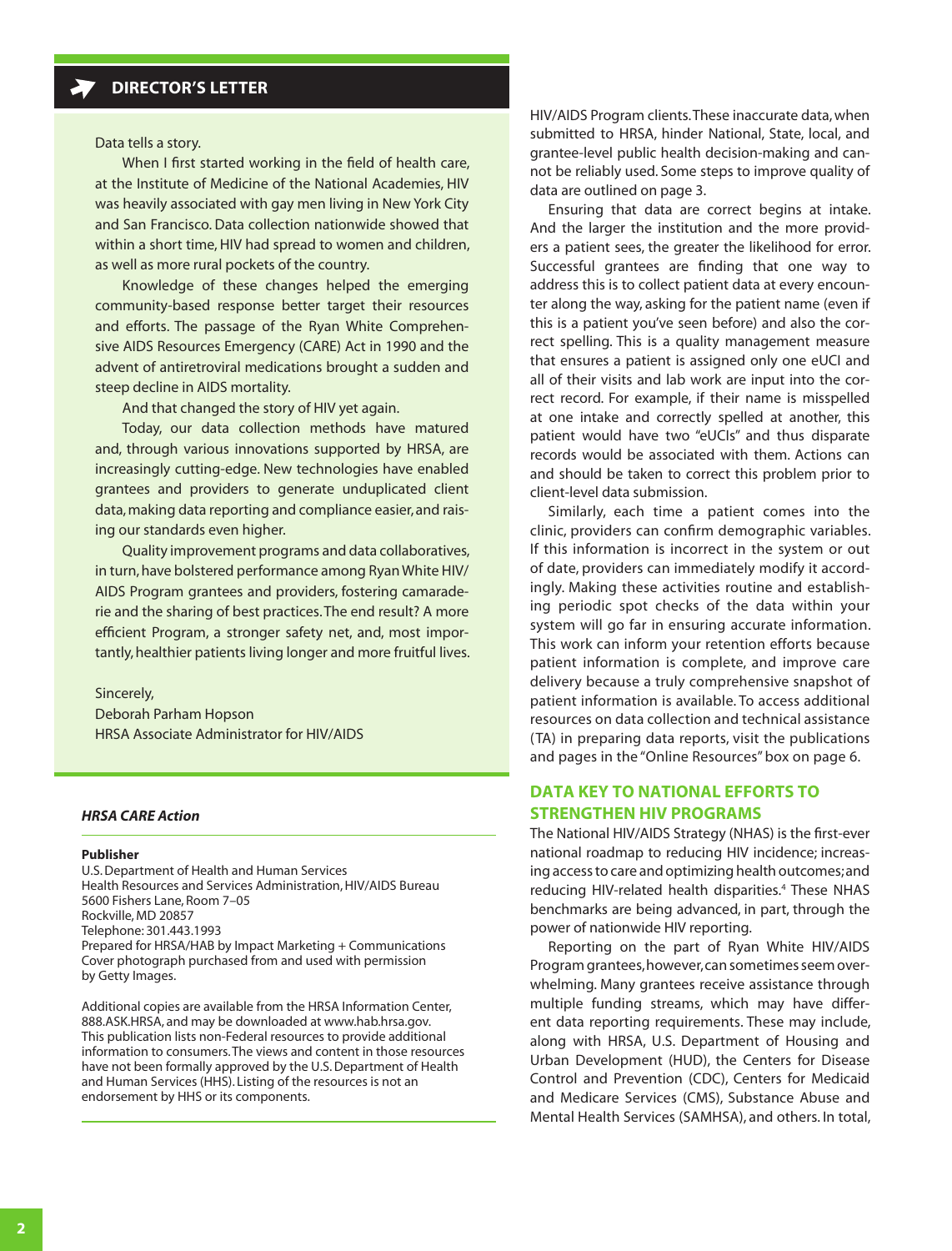## <span id="page-2-0"></span>**KEY ACTIONS TO IMPROVING DATA QUALITY OF SUBMITTED CLIENT-LEVEL DATA**

Client-level data are collected through an eUCI, which ensures the privacy and security of clients' health care information and provides the benefit of linking reports on the same client from multiple providers. To use an eUCI correctly, the following actions must be taken:

- 1. Assign the eUCI to one person—and only one person receiving services through the Ryan White HIV/AIDS Program and ensure that the eUCI is being entered correctly. To review the steps necessary to create an eUCI, visit [www.careacttarget.org/sites/default/files/fileupload/](https://careacttarget.org/content/ta-providers) [resources/Guidelines\\_for\\_Creating\\_the\\_eUCI.pdf.](https://careacttarget.org/content/ta-providers)
- 2. Prior to submitting eUCI data to HRSA, ensure that each data record (or row of data) contains information for one—and only one—person. There should be no duplicate rows of data for the same person.
- 3. Check that the demographic variables for each person and, thus, each eUCI are up-to-date and correct.
- 4. Perform periodic checks of client-level data throughout the reporting period to ensure that eUCI, demographic variables, and important core medical services and support services are examined for accuracy and completeness on a small set of Ryan White clients. This is a "spot check" of the data.If results are not satisfactory, then take steps to improve data collection accuracy at the point of data collection. Please use X-ERT or features from some other software packages to periodically review the dataset prior to submission to HRSA. Record the steps you've taken to ensure continuous quality improvement and enhance communication about data collection efforts.

this can create a huge burden for data submission on the part of grantees. Federal agencies, however, are working together to better address this, and the NHAS encourages these efforts. If grantees pay attention to the data being submitted and ensure these data are as accurate as possible at the point of submission, this will assist Federal agencies in helping to better streamline data reporting, further the NHAS, and use data to accurately make public health planning decisions.

## **THE HIV/AIDS BUREAU'S VISION FOR USING DATA TO IMPROVE HIV CARE**

Today, more than ever, there are opportunities for grantees and providers at all levels to use data to improve their services, better target PLWHA, and ultimately achieve the vision, goals, and requirements of the Ryan White HIV/AIDS Program.

#### *Maximize the Power of Client-Level Data*

Since the inception of the Public Health Services Act, HRSA's HIV/AIDS Bureau (HAB) has exercised its public health authority to fulfill its mission to protect the Nation's health. One way HAB has done this is through a plethora of technical assistance (TA) offerings made available to Ryan White grantees. These include, among others, a data and reporting TA team and a Ryan White data support hot line. Information about these can be found at: [www.careacttarget.org/](https://careacttarget.org/content/ta-providers) [content/ta-providers](https://careacttarget.org/content/ta-providers).

In addition, HRSA has worked to make eUCIs compatible with Ryan White Services Report (RSR)-ready database systems, such as AIDS Institute Reporting Systems (AIRS), Allscripts,

AIDS Regional Information and Evaluation System (ARIES), CAREWare, Casewatch Millennium, Capacity Building in HIV/ AIDS for Medical Providers system (CHAMPs), eClinicalWorks [2010], Electronic Comprehensive Outcomes Measurement Program for Accountability and Success (eCOMPAS), Labtracker, and Provider Enterprise. Additionally, eUCIs are compatible with general electronic health records and other health information technology.5 Grantee reporting of eUCI data enables HAB to have an accurate and complete picture of epidemiological shifts and appropriately plan strategies to address such shifts. The same is true for grantees.

For example, like many service areas, the Indianapolis Part A Transitional Grant Area (TGA) treats PLWHA who are transient, in and out of care, or accessing services at different healthcare sites for their myriad health conditions. Because of accurate eUCI data collection, including up-to-date demographic information, the Marion County Health Department was able to see that particular patients were receiving care at multiple sites, resulting in duplications of lab work and ultimately, unnecessary costs and patient burden. Armed with this new knowledge, the Marion County Health Department worked to improve coordination and communication across provider sites, reduce these duplications, and free up funds for other patient care needs. Data led the way in determining where to target these newly available funds for other quality improvements. The end result? Improved understanding of how and where clients were accessing services, and ultimately, a more effective grantee and a healthier community. These patient trends and eventual service delivery improvements were only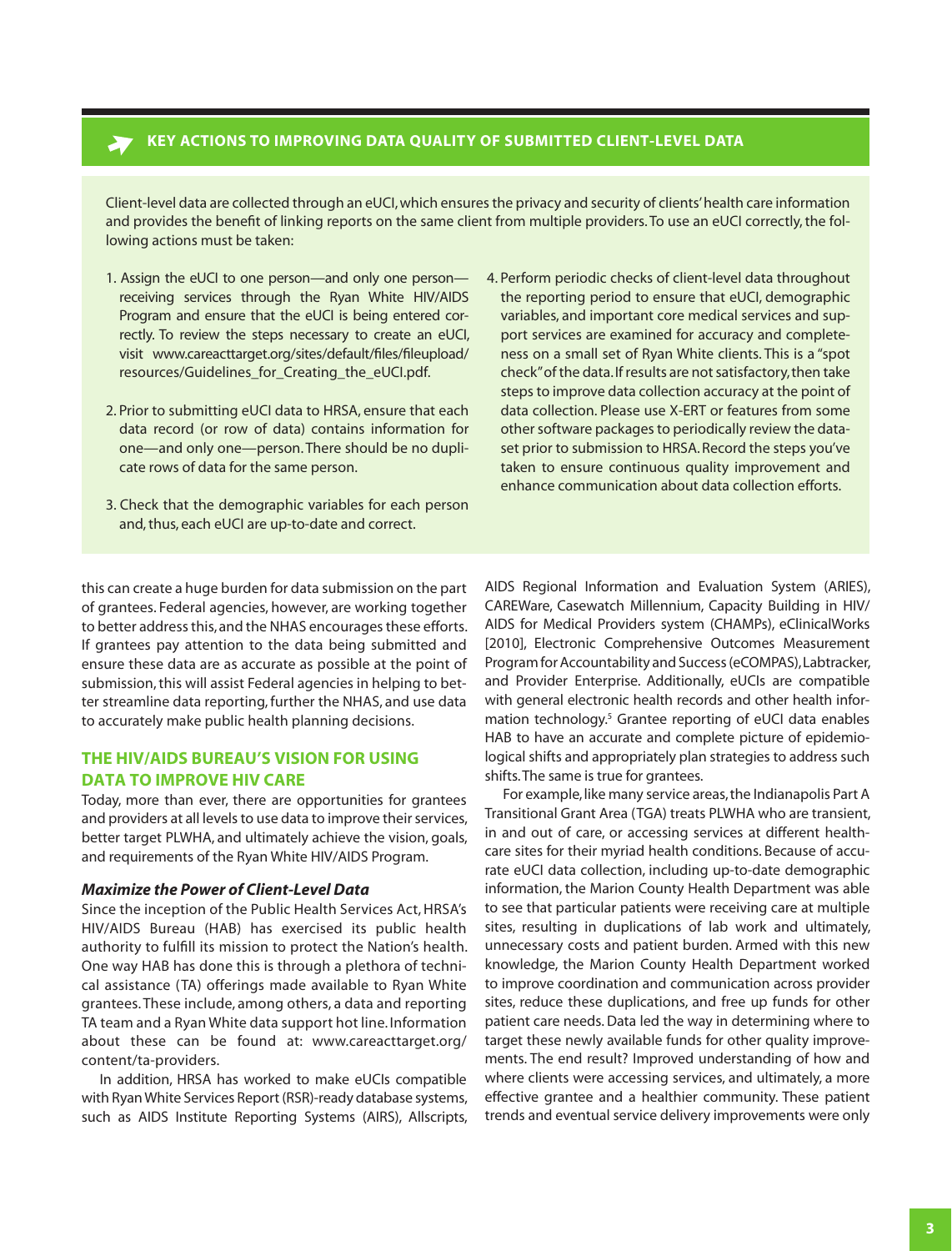## **FIGURE 1: HOW INDIVIDUAL DATA CAN EQUAL SYSTEM-WIDE IMPROVEMENTS: AN INDIANAPOLIS CASE STUDY**



possible with accurate data submission and tracking. For a visual example of this work, see Figure 1.

#### *SPNS*

As Ryan White grantee Peter Gordon, internal medicine and infectious diseases physician at New York-Presbyterian (NYP) and Columbia University explains, "SPNS has been fundamentally important in furthering [data collection] activities. Grantees say they want to improve their data and health information technology systems, and SPNS is creating opportunities to do just that."

HAB's support to improve grantee data quality and implementation into health information technology has been extensive. Some recent SPNS research includes the Capacity Building to Develop Standard Electronic Client Information Systems Initiative, which is currently funding grantees under Parts A–D to promote the development of standard electronic client information data systems to improve the ability to report client-level data. The SPNS Enhancement & Evaluation of Existing Health Information Electronic Network Systems for PLWHA in Underserved

Communities Initiative (Networks of Care Initiative) promoted and enhanced existing health information electronic networks and improved data reliability.

The Care Systems Linkages and Access to Care for Populations at High Risk of HIV Infection Initiative (Systems Linkages Initiative) is currently funding seven States to translate research into practice for improving State-wide care coordination. One important component of this SPNS work is the sharing of client-level data. Providers across funding streams will be working to improve their data and ability to view patient—and population—health care trends and information across a broader service area than, perhaps, ever before. This work also aligns with the NHAS.

The Massachusetts Department of Public Health (DPH), a Systems Linkages Initiative grantee, is optimistic, particularly that this project will assist in reaching late presenters in their State. As the Massachusetts DPH director of Client Health Services explains, "I really think this work will improve our understanding of who's falling through the cracks, who are we missing, who is not being adequately served by the entire system—that's a question we have never been able to fully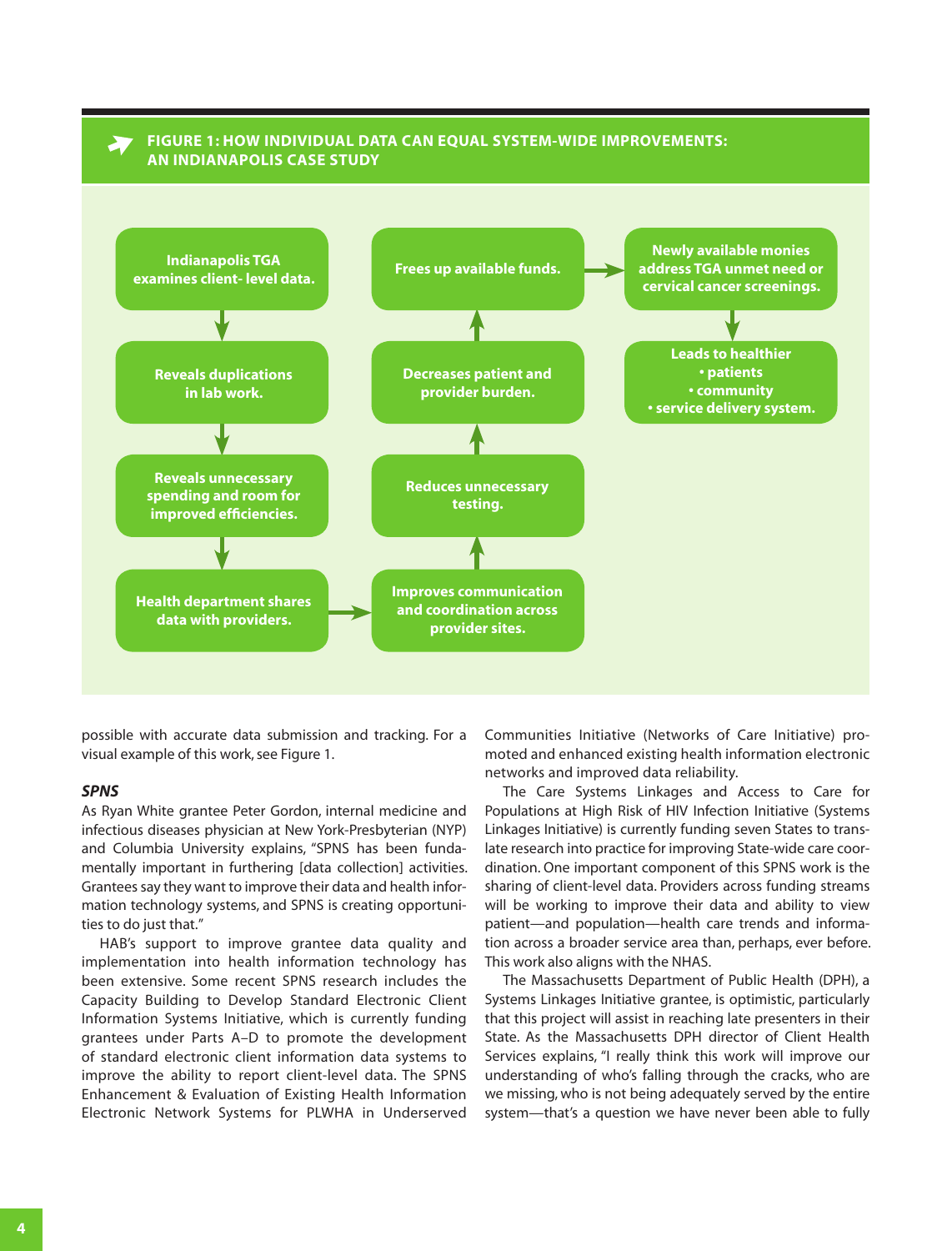answer. And HRSA has asked it, and CDC has asked it. It's a huge challenge to answer it. This will help us get that."

A forthcoming SPNS Ryan White Grants Data Reporting Improvement Initiative will assist grantees in improving the gathering, storing, accuracy, and submission of their clientlevel data to HRSA—just one more example of how HRSA is actively supporting grantees in their efforts to improve the reliability of eUCIs. To read more about SPNS initiatives, visit [www.hab.hrsa.gov/abouthab/partfspns.html](http://www.hab.hrsa.gov/abouthab/partfspns.html) and [www.hab.](http://www.hab.hrsa.gov/abouthab/special/spnsproducts.html) [hrsa.gov/abouthab/special/spnsproducts.html](http://www.hab.hrsa.gov/abouthab/special/spnsproducts.html).

#### **DATA CHANGING CARE ON THE GROUND**

Many grantees and providers are utilizing data and data systems as well as data sharing across sites in new, exciting, and promising ways.

#### *HAB Cross-Part Collaborative*

 "I had an agency that was so proud of their 60 percent viral submission rate—until they learned that the [New Jersey] State average was 70 percent," says Jane Caruso, project director of the Ryan White Part D Program for the New Jersey State Health Department. Caruso adds,

Without data sharing, the agency never would have broken out of its closed environment or have known that their performance could be better—or that there were fellow grantees who could help show them how. Now, they're cleaning their data all the time—filling in missing elements and fixing indicators to ensure they're answering the right questions.

These periodic spot checks and cleanings further the completeness and reliability of their data submissions.

This example underscores the importance of sharing data and how, when grantees work together, data can drive quality. This was, in fact, one of the central tenets of the HAB/National Quality Center (NQC) Cross-Part Quality Management Collaborative (Cross-Part Collaborative), of which Caruso was a part.

The Cross-Part Collaborative brought together Ryan White grantees in five States (Pennsylvania, Connecticut, Virginia, New Jersey, and Texas) to track data indicators as part of a quality improvement project. Each agency in Caruso's service area used one of four databases: CAREWare, CHAMPs, Labtracker, or eCOMPAS to deduplicate patients and look for any errors in the eUCI. If a patient leaves one agency for another, the previous agency will inactivate the patient in the system in an effort to reduce any duplications in the system. All data submitted to the New Jersey Health Department are also reviewed and, as a quality improvement effort, if any data look illogical, impossible, or questionable, the Health Department contacts the agency, discusses the data, and if necessary provides TA to avoid any such errors in the future.

Indeed, the sharing of data—and lessons learned—has proven invaluable. "We transcended geography. . . . I have exchanged tools with Virginia, Pennsylvania, and Connecticut. Other participants built upon lessons learned and sent them back out," explains Caruso. In these ways, the Collaborative not only created more reliable data systems but improved upon care delivery strategies, too.

#### *in+Care Campaign*

The tracking, comparing, and sharing of data is also an important feature of the in+care Campaign, which is HRSA's first national virtual care campaign. The Campaign is funded and monitored through a cooperative agreement between HRSA/ HAB and the New York State AIDS Institute's NQC and seeks voluntary participation from Ryan White HIV/AIDS Program grantees and providers. The Campaign helps participants track and improve their efforts to retain and reengage PLWHA into care. As the Campaign Web site succinctly notes, "We're not just measuring outcomes, we're actively improving lives. After all it's not data, it's people."6

Much like the Cross-Part Collaborative, grantees have found it immensely helpful to broaden their peer network in order to share best practices and also to compare their programs with others as a way of measuring their successes and, together, working toward improvements.

*Without data sharing, the agency never would have broken out of its closed environment or have known that their performance could be better.*

Programs are compared using aggregate, self-reported data which they input into a custom database. Since sites are comparing their performance—and room for improvement—against others, they can only get an accurate assessment if they submit accurate data; thus, it's in their best interest to do so. For example, Campaign participants are able to compare themselves against other similarly funded grantees, those in their region, and against the national average, as well as the Campaign's top 10 percent and top 25 percent of performers.

To help make this happen, the Campaign has assigned "quality coaches" to support all participants with unduplicated, accurate eUCI reporting as well as interpretation of data. For those grantees in greater need, the Campaign has established "database champions" specialized in a variety of electronic health records and electronic databases to help sites with processes and collection. Database champions also assist grantees in extracting and synthesizing their data into reports. If, in spot checks, grantees come across data that need updating, they can readily do so and resubmit Campaign reports.

HRSA/HAB and NQC have also been cognizant of the need to share retention in care research with participants to further inform their efforts. One such example includes the Giordano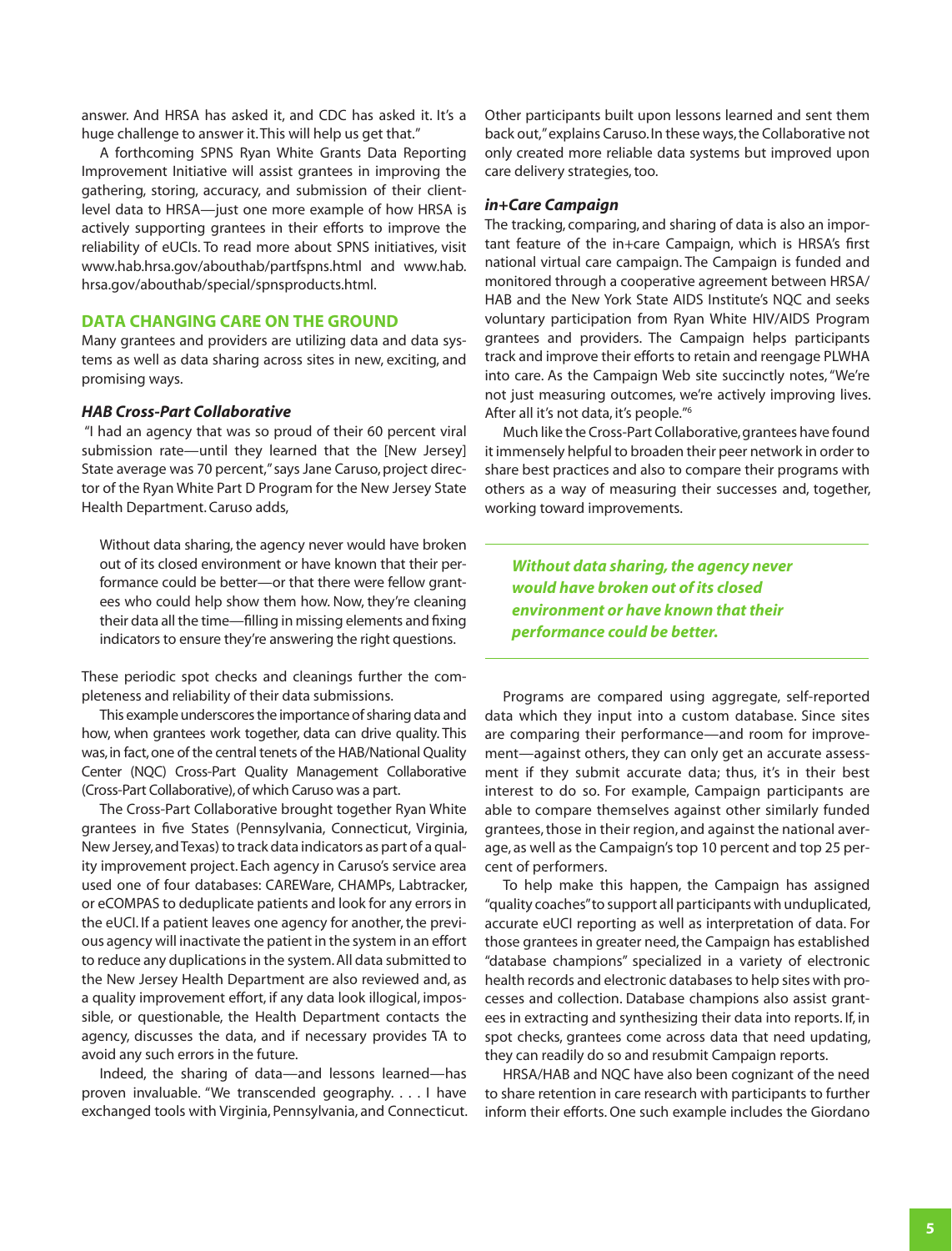<span id="page-5-0"></span>study, which found that patients who attended all medical appointments during the first year of HIV care doubled survival rates for years afterward, regardless of baseline CD4 cell count or use of antiretroviral therapy (ART).<sup>7</sup> According to numerous Campaign participants, the data from this study have encouraged them to create more intensive interventions in a patient's first year of care, including increased patient education and dedicated time to patients during this window.

#### *Paterson, New Jersey: Use of eCOMPAS*

Jesse Thomas is project director of the eCOMPAS program—a system that enables contract and financial management, quality improvement, client satisfaction surveys, and eUCI capabilities. The program eCOMPAS is compatible with HAB, Housing Opportunities for People With AIDS, and HIV prevention program data submission requirements. As part of the SPNS IT Initiative, the city of Paterson, New Jersey, implemented eCOM-PAS and utilized its computer-based client survey system.

The survey system, which offers multilingual, low health literacy, and audio computer-assisted self-interview options, provided anonymous, real-time feedback to providers about the quality of their care and offered insight into where they needed to make changes. Catherine Correa, who until recently served as the director of the Ryan White Grants Division for the City of Paterson Department of Human Services, notes that "clients could say 'I would rather go to this hospital than this hospital' and why. It really allowed providers to gauge how their clients were thinking and feeling, so that they could help improve adherence and care retention."

As Thomas explains, "SPNS was years ahead of the game, funding initiatives on how a system could serve as an intervention to improving care, particularly as it relates to the sharing of health information…making a difference in people's lives." Thomas recalls how data captured from computerbased surveys showed a decrease in client satisfaction with a provider. A closer look at the data showed that the dissatisfied clients were almost universally mothers caring for young children. The provider noted that these clients probably were upset with recent changes in their hours of operation. The feedback prompted the clinic to set hours more amenable to mothers who needed to take children to school, and its client satisfaction levels increased.

"This story offers an example of data making a difference. Here, patients are telling providers what it takes to have them be adherent to their appointments and stay engaged in care—create more hours of operation that work for parents," says Thomas. "Rather than researchers telling them what to do, the provider itself looked at the data and adjusted its course of action." In this way, data are assisting providers in better targeting their approaches, improving retention, and, ultimately, improving patient care receipt.

The eCOMPAS system also encourages patient verification every time data are entered, as a means of ensuring accurate data input. The program, however, offers an additional

## **ONLINE RESOURCES**

*Client-Level Data: Technical Assistance on the Ryan White Services Report (RSR)* [www.careacttarget.org/topics/rsr.asp](https://careacttarget.org/category/topics/ryan-white-services-report-rsr) 

*Client De-Duplication: How to Avoid Validation Errors* [www.careacttarget.org/sites/default/files/file-upload/](http://www.careacttarget.org/sites/default/files/file-upload/resources/RSR_in_Focus_De_Duplication.pdf) [resources/RSR\\_in\\_Focus\\_De\\_Duplication.pdf](http://www.careacttarget.org/sites/default/files/file-upload/resources/RSR_in_Focus_De_Duplication.pdf)

**Data and Reporting** [www.careacttarget.org/category/](https://careacttarget.org/category/topics/data-reporting) [topics/data-reporting](https://careacttarget.org/category/topics/data-reporting) 

*HIV/AIDS Bureau Quality Management Manual* [www.nationalqualitycenter.org/index.cfm/5923/12591](http://www.nationalqualitycenter.org/index.cfm/5923/12591) 

*Measuring Clinical Performance: A Guide for HIV Health Care Providers:* [nationalqualitycenter.org/index.](http://nationalqualitycenter.org/index.cfm/5913/13908) [cfm/5913/13908](http://nationalqualitycenter.org/index.cfm/5913/13908) 

*Monitoring HIV Care in the United States: Indicators and Data Systems* [www.iom.edu/monitoringhivcare](http://www.iom.edu/Reports/2012/Monitoring-HIV-Care-in-the-United-States.aspx)

**Part D Grantee Readiness to Collect Client-Level Data Tools** [www.caiglobal.org/caistage/index.php?option=com\\_](http://www.caiglobal.org/caistage/index.php?option=com_content&view=article&id=145&Itemid=377) [content&view=article&id=145&Itemid=377](http://www.caiglobal.org/caistage/index.php?option=com_content&view=article&id=145&Itemid=377) 

*RSR Data: Are They Complete? Are They Right? Do They Reflect Your Program?* [www.careacttarget.org/sites/default/](http://www.careacttarget.org/sites/default/files/file-upload/resources/RSR_in_focus_data_quality_v3.pdf) [files/file-upload/resources/RSR\\_in\\_focus\\_data\\_quality\\_](http://www.careacttarget.org/sites/default/files/file-upload/resources/RSR_in_focus_data_quality_v3.pdf) [v3.pdf](http://www.careacttarget.org/sites/default/files/file-upload/resources/RSR_in_focus_data_quality_v3.pdf) 

**Ryan White HIV/AIDS Program Services Report (RSR) Overview:** [hab.hrsa.gov/manageyourgrant/clientleveldata.](http://hab.hrsa.gov/manageyourgrant/clientleveldata.html) [html](http://hab.hrsa.gov/manageyourgrant/clientleveldata.html) 

**Ryan White HIV/AIDS Program Services Report (RSR) Forum** [http://hab.hrsa.gov/manageyourgrant/](http://hab.hrsa.gov/manageyourgrant/clientleveldata.html) [clientleveldata.html](http://hab.hrsa.gov/manageyourgrant/clientleveldata.html)

*Ryan White HIV/AIDS Program Services Report Instructional Manual* [www.careacttarget.org/content/](https://careacttarget.org/content/ryan-white-hivaids-program-services-report-rsr-instruction-manual) [ryan-white-hivaids-program-services-report-rsr-instruction](https://careacttarget.org/content/ryan-white-hivaids-program-services-report-rsr-instruction-manual)[manual](https://careacttarget.org/content/ryan-white-hivaids-program-services-report-rsr-instruction-manual)

*Ryan White HIV/AIDS Program Services Report: Instructional Manual Supplement:* [http://hab.hrsa.gov/](http://hab.hrsa.gov/manageyourgrant/files/rsrinstructionmanualsupp.pdf) [manageyourgrant/files/rsrinstructionmanualsupp.pdf](http://hab.hrsa.gov/manageyourgrant/files/rsrinstructionmanualsupp.pdf)

**Ryan White HIV/AIDS Program Services Report (RSR) Training Materials (including factsheet, video series, manuals, toolkits, Webcasts, e-workshop, and more):**  [www.careacttarget.org/category/topics/ryan-white-services](https://careacttarget.org/category/topics/ryan-white-services-report-rsr)[report-rsr](https://careacttarget.org/category/topics/ryan-white-services-report-rsr) 

*Using Data to Measure Public Health Performance [HRSA data monograph]* [http://hab.hrsa.gov/manageyourgrant/](http://hab.hrsa.gov/manageyourgrant/files/datatomeasure2010.pdf) [files/datatomeasure2010.pdf](http://hab.hrsa.gov/manageyourgrant/files/datatomeasure2010.pdf)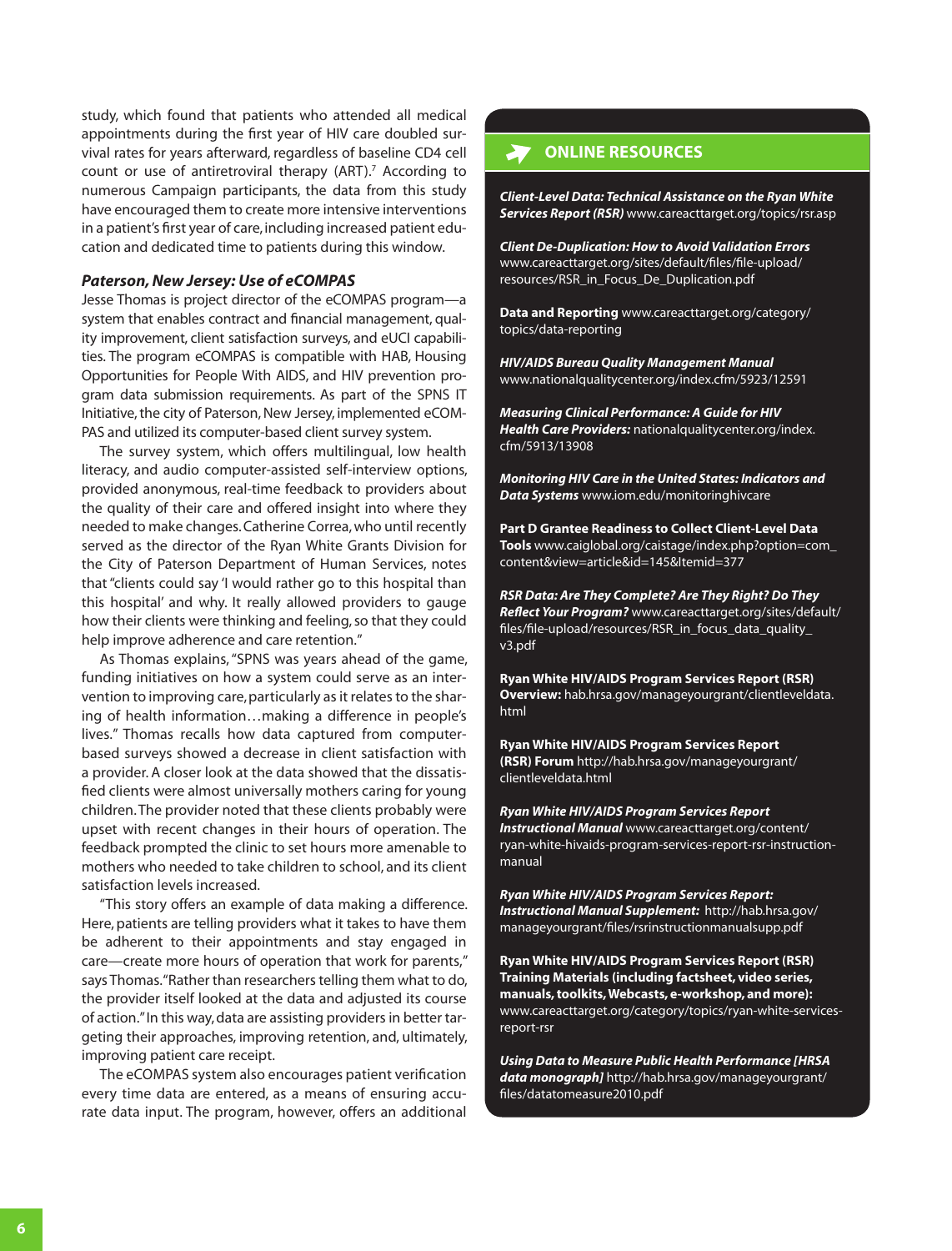and unique way to further spot check patient information in provider databases: Patients can be given access to their own information as a way to ensure there is no duplication of records for them. Patients can check for mistakes, misspellings, and out-of-date information, and can also flag tests or other clinical information they have questions about. In this way, patients and providers are working together to take steps toward improving data accuracy and submission, health-care communication, transparency, and care delivery.

#### *New York-Presbyterian Continuity of Care Record*

NYP, through the Networks of Care Initiative, ramped up its electronic health information network. Providers, as well as PLWHA themselves, are able to securely access client information online through Continuity of Care Record (CCR): a standard snapshot of very critical demographic, and clinical and care coordination information.

So, for example, if a patient is applying for housing assistance and needs to demonstrate HIV positive status, they can bring their information up on a computer and immediately continue with the admissions process to receive this critical social support. Similarly, a patient admitted to the hospital can provide their physicians with their CCR passcode and access to their record. This will show their physician their most recent lab work and medications, thus avoiding medication interactions or antiretroviral interruptions.

#### As Peter Gordon of NYP says,

One of the things that certainly contributes to the fractionation of care and discoordination of care are these silos of clinical information that exist in different care sites and social service agencies. [W]e asked the question of whether or not we could put that power in the hands of consumers. What we found was that people were eager to be trained…for some individuals it was the first time they had ever sat down at a computer terminal and opened up a browser. [They] were quite liberated, not just by learning how to access their medical record, but also how to take that access and use it to promote a sort of self-efficacy and [an] understanding of the chronic illnesses they had been diagnosed with [and] medications [they had been prescribed]. The SPNS grant demonstrated that vulnerable populations with marginal health literacy will adopt a personal health record at rates similar to more affluent, more educated populations.

When SPNS added an additional funding year, NYP began to utilize—much like the City of Paterson—the eCOMPAS system. Specifically, eCOMPAS was integrated into the current health information system to increase data capabilities. For example, with eCOMPAS NYP was able to implement an algorithm to autocorrect patients' provider point of contact to match with the provider who performed the last two HIV

patient tests. So, for example, if a non-HIV provider is seeing a patient for another health care issue and needs to confer with the HIV primary care doctor, they can readily access this accurate and up-to-date information.

Similarly, providers can now see population data not only on an individual but across patients. "If your system can't print out a report on your population, you're missing something critical," says Gordon. "We didn't replace our IT system, we asked what can't it do and how we could try to achieve this through eCOMPAS."

*The SPNS grant demonstrated that vulnerable populations with marginal health literacy will adopt a personal health record at rates similar to more affluent, more educated populations.* 

NYP has multiple funding streams, so having a system in place that enables Gordon to hit a button and submit a report to HRSA, another button and send data to State funders, and so on, frees up time to dedicate to direct patient care, and Gordon feels confident that the data submitted are dependable. This allows HRSA to do their part in public health planning.

#### **GRANTEE LESSONS LEARNED**

#### *Focusing on One Issue at a Time*

As Thomas explains, "Focusing on just one quality [data] improvement measure gets people comfortable with tracking performance, studying the results, and then taking action to start the cycle over again for further improvement."

## *Creating Community and a "Safe Space" for Feedback and Learning*

Ensuring that grantees have input into the process creates a sense of trust. The DC collaborative held regular Learning Sessions—2-day events during which grantees reported on their current activities; heard lectures on topics such as health screening and syphilis; and openly discussed challenges that kept the collaborative from reaching its goals. Challenges included helping grantees increase their comfort and understanding of data collection.

#### *Sharing Only De-identified Data Among Grantees*

The collaboratives found that grantees were much more likely to submit clean, truthful data if they were assured that the data would remain anonymous. Grantees and their providers wanted the option of privately addressing issues that kept them from performing as well as their peers.

#### *Allowing Clinical Staff Access to Client Data*

Efforts to improve care through data sharing empowered